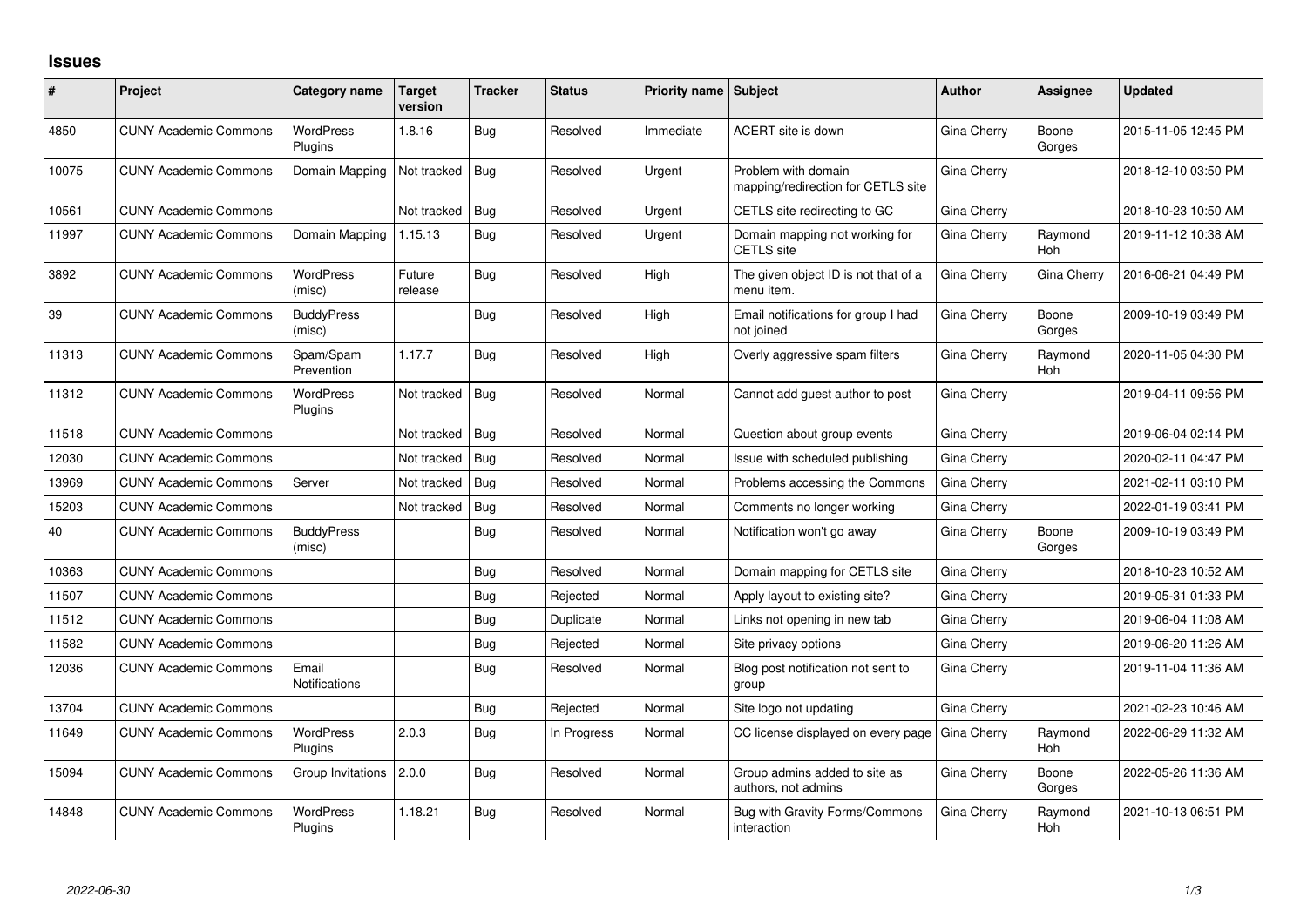| #     | Project                      | Category name                 | <b>Target</b><br>version | <b>Tracker</b> | <b>Status</b> | <b>Priority name Subject</b> |                                                                              | <b>Author</b>      | Assignee        | <b>Updated</b>      |
|-------|------------------------------|-------------------------------|--------------------------|----------------|---------------|------------------------------|------------------------------------------------------------------------------|--------------------|-----------------|---------------------|
| 14841 | <b>CUNY Academic Commons</b> | <b>WordPress</b><br>Plugins   | 1.18.20                  | Bug            | Resolved      | Normal                       | Issue with Co-Authors Plus in the<br>Customizr theme                         | Gina Cherry        | Raymond<br>Hoh  | 2021-10-07 08:14 PM |
| 12003 | <b>CUNY Academic Commons</b> |                               | 1.15.13                  | Bug            | Resolved      | Normal                       | <b>Editing events using Events</b><br>Manager plugin                         | Gina Cherry        |                 | 2019-10-22 04:39 PM |
| 11927 | <b>CUNY Academic Commons</b> |                               | 1.15.11                  | Bug            | Resolved      | Normal                       | WP editor backups                                                            | Gina Cherry        |                 | 2019-10-08 11:22 AM |
| 11488 | <b>CUNY Academic Commons</b> | <b>WordPress</b><br>Plugins   | 1.15.8                   | Bug            | Resolved      | Normal                       | Co-authors plus plug-in                                                      | Gina Cherry        | Raymond<br>Hoh  | 2019-08-27 11:36 AM |
| 11513 | <b>CUNY Academic Commons</b> | Email<br><b>Notifications</b> | 1.15.4                   | Bug            | Resolved      | Normal                       | Extra group notification                                                     | Gina Cherry        | Raymond<br>Hoh  | 2019-06-25 04:22 PM |
| 11441 | <b>CUNY Academic Commons</b> | Reply By Email                | 1.15.3                   | <b>Bug</b>     | Resolved      | Normal                       | Blog/group comments                                                          | Gina Cherry        | Raymond<br>Hoh  | 2019-06-11 11:05 AM |
| 11501 | <b>CUNY Academic Commons</b> |                               | 1.15.3                   | Bug            | Resolved      | Normal                       | Error message when editing post                                              | Gina Cherry        |                 | 2019-05-31 10:57 AM |
| 11508 | <b>CUNY Academic Commons</b> |                               | 1.15.3                   | <b>Bug</b>     | Resolved      | Normal                       | Bug with "Send to Group"                                                     | Gina Cherry        |                 | 2019-06-11 10:31 AM |
| 11444 | <b>CUNY Academic Commons</b> |                               | 1.15.1                   | <b>Bug</b>     | Resolved      | Normal                       | New site settings not saved                                                  | Gina Cherry        |                 | 2019-05-14 11:15 AM |
| 11398 | <b>CUNY Academic Commons</b> | Email<br>Notifications        | 1.15                     | Bug            | Resolved      | Normal                       | Blog post notification emails are not<br>formatted                           | <b>Gina Cherry</b> | Raymond<br>Hoh  | 2019-05-07 03:22 PM |
| 11160 | <b>CUNY Academic Commons</b> | Email<br><b>Notifications</b> | 1.14.8                   | Bug            | Resolved      | Normal                       | Return of duplicate email<br>notifactions for blog comments                  | Gina Cherry        | Raymond<br>Hoh  | 2019-02-27 12:33 AM |
| 10800 | <b>CUNY Academic Commons</b> | Email<br>Notifications        | 1.14.3                   | Bug            | Resolved      | Normal                       | Duplicate email notifications on blog<br>comments                            | Gina Cherry        | Raymond<br>Hoh  | 2019-02-13 06:05 PM |
| 10645 | <b>CUNY Academic Commons</b> |                               | 1.13.13                  | Bug            | Resolved      | Normal                       | Facebook link in groups                                                      | Gina Cherry        |                 | 2018-10-31 04:51 PM |
| 9570  | <b>CUNY Academic Commons</b> | <b>WordPress</b><br>Plugins   | 1.12.13                  | Bug            | Resolved      | Normal                       | Guest authors in Co-Authors Plus<br>plug-in not working                      | Gina Cherry        | Boone<br>Gorges | 2018-05-01 06:10 PM |
| 11646 | <b>CUNY Academic Commons</b> |                               | Not tracked              | Feature        | Resolved      | Normal                       | Redmine request                                                              | Gina Cherry        |                 | 2019-07-23 11:17 AM |
| 14568 | <b>CUNY Academic Commons</b> | <b>WordPress</b><br>Plugins   | 1.18.14                  | Feature        | Resolved      | Normal                       | Plugin request: Gravity Forms<br><b>Advanced Post Creation Add-On</b>        | Gina Cherry        |                 | 2021-07-13 01:18 PM |
| 11451 | <b>CUNY Academic Commons</b> | Group Blogs                   | 1.16                     | Feature        | Resolved      | Normal                       | 'Send to group' checkbox should<br>remain unchecked for saved draft<br>posts | Gina Cherry        | Boone<br>Gorges | 2019-12-04 10:51 AM |
| 11511 | <b>CUNY Academic Commons</b> | <b>WordPress</b><br>Plugins   | 1.15.3                   | Feature        | Resolved      | Normal                       | Plug-in request                                                              | Gina Cherry        |                 | 2019-06-11 11:05 AM |
| 10847 | <b>CUNY Academic Commons</b> | <b>Blogs</b><br>(BuddyPress)  | 1.15                     | Feature        | Resolved      | Normal                       | Select which blog posts are sent to<br>group                                 | Gina Cherry        | Boone<br>Gorges | 2019-04-23 03:54 PM |
| 11311 | <b>CUNY Academic Commons</b> | <b>WordPress</b><br>Plugins   | 1.14.11                  | Feature        | Resolved      | Normal                       | Request for post expiration plug-in                                          | Gina Cherry        | Raymond<br>Hoh  | 2019-04-15 10:47 AM |
| 8389  | <b>CUNY Academic Commons</b> | WordPress<br>Plugins          | 1.11.6                   | Feature        | Resolved      | Normal                       | Gravity Forms + Custom Post Types<br>plug-in                                 | Gina Cherry        | Boone<br>Gorges | 2017-07-06 08:09 PM |